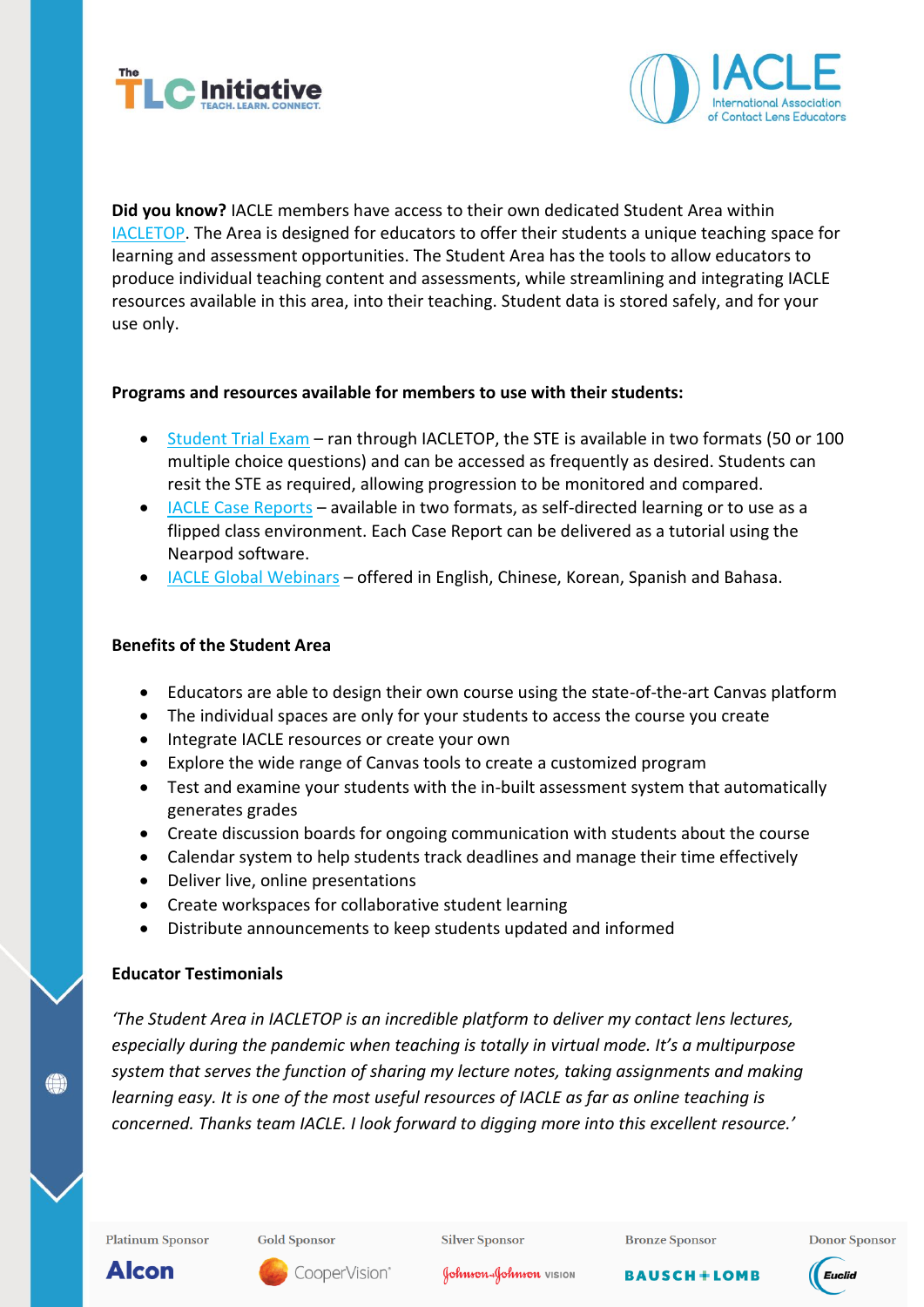



# **FIACLE Runa Mazumder, Vidyasagar College of Optometry & Vision Sciences, Kolkata, India**

'A very interesting and valuable experience. Students are also finding it interesting. It is the best *way to make contact lens lectures more interactive, especially in this online scenario.'*

# **Mumtaz Qazi, Lotus College of Optometry, Mumbai, India**

*'We have found IACLETOP to be a very effective and easy to use tool, for both educating students and conducting the Student Trial Exam. From the students' perspective, sitting the STE was a great experience for them to explore various features. The Student Area provided access to various Case Reports, Flashcards, videos, presentations and much more. Finally, we would like to thank IACLE for creating IACLETOP and for making life easy for contact lens educators.'*

### **FIACLE Ankit Varshney**

### **Student Testimonials**

*'The most beneficial part of the Student Area is being able to access all recorded video lectures anywhere at any time, and through your mobile phone. You can also write assignments directly into the app. I was worried about my studies during the COVID-19 pandemic as there are so many distractions in online sessions, but IACLETOP has provided better experiences for online learning.'*

**Suraj Dalal, 3rd Year Student at Hari Jyot College of Optometry, Navsari, India**

*'The Student Area is easy to access and find materials, i.e., video presentations and assignments. Through assignments and quizzes, we get to understand the types of questions that can be asked, with lecture links provided on the same page. Submission details are clear to understand and the option to have calendar notifications is useful as it reminds us about an event before it takes place.'*

**Dharav Desai, 3rd Year Student at Hari Jyot College of Optometry, Navsari, India**

**Platinum Sponsor** 

**Gold Sponsor** 

**Silver Sponsor** 

**Bronze Sponsor** 

**BAUSCH+LOMB** 

**Donor Sponsor** 



**Alcon** 

**(e)** 

CooperVision®

Johnson + Johnson VISION